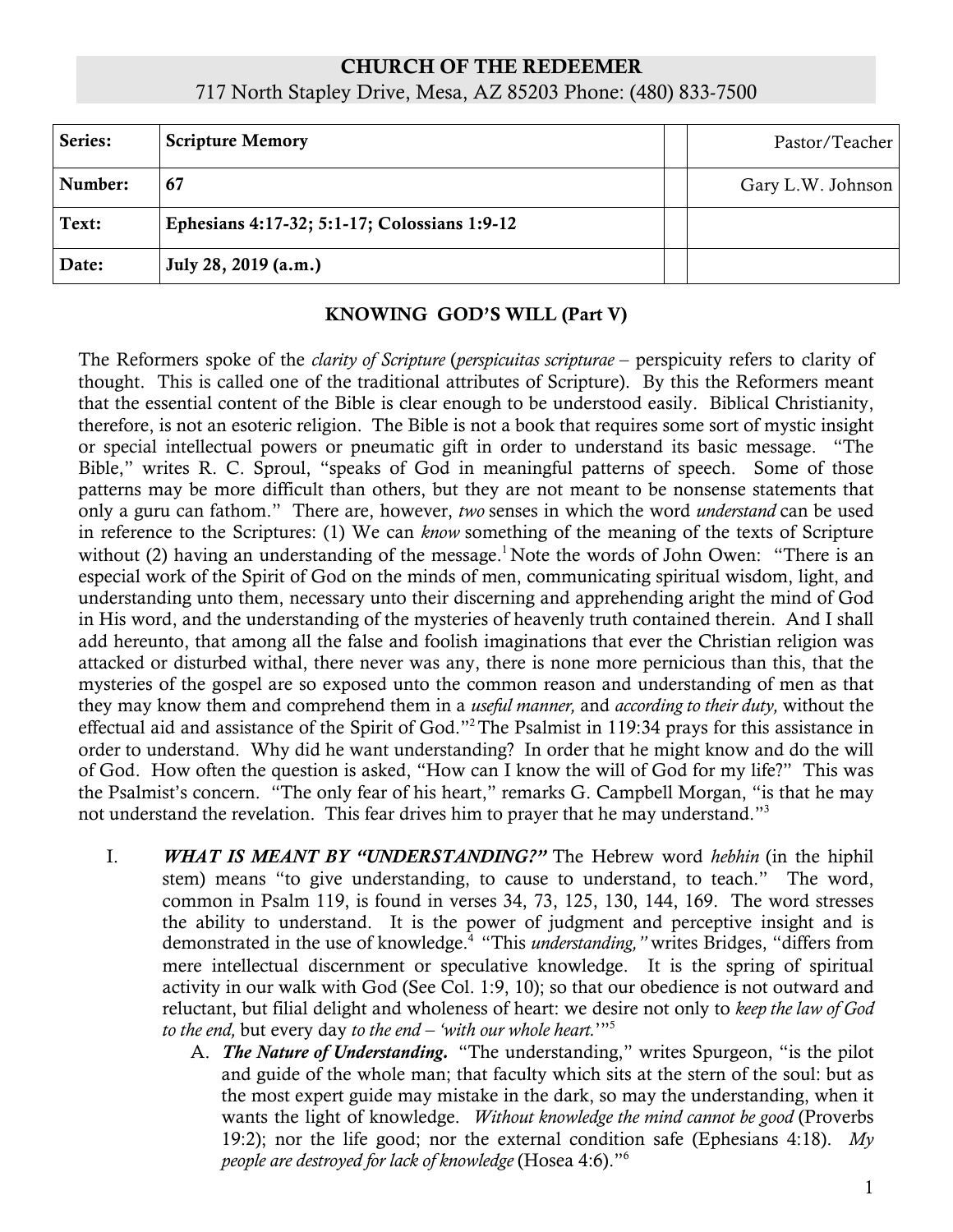B. *The Need for Understanding.* The desire of the Psalmist is not merely abstract and theoretical. It is a kind of understanding that relates to the work and will of the living God. This understanding corresponds to Paul's statement in 2 Timothy 3:16. It is a matter of receiving that *teaching* and also the *reproof* and *correction* that leads to *training in righteousness.* It means knowing as in God's presence (*Coram Deo*) what God's truth requires of us in our daily lives. Apart from this *all* of our activities and efforts are futile. We also need to carefully pay attention to such texts like Hebrews 5:11-14 and 1 Corinthians 3:1-2. It could be that the reason we lack understanding stems from a lack of appetite. The Evangelical church today (including groups that specifically call themselves "Charismatics") is full of spiritual infants (who are tossed to and from by every wind of doctrine – Ephesians 4:14) who not only cannot digest the meat of the Word, but have no desire for the milk of the Word either! Erroll Hulse, a former Pentecostal minister who came to embrace the Reformed faith, says the greatest need in the church today centers around the ministry of the Word. "Exposition, counsel, advice and exhortation from the Word are to this end, that faith may be nurtured, strengthened, built up and made victorious. Experience is vital and important. We neglect it at our peril, but it comes after faith. If experience usurps the central place which we give the Word of God, then experience will become a substitute for study and preaching. That is exactly what we are seeing with some ministers. They have succumbed to the miserable deception that experience will do the work. Sensations will draw the people, and charismatic excitement will keep them happy. We hear complaints from believers that they are no longer fed with expository preaching. Gone is the labour, care and discipline essential for the feeding of the flock. Gone is a comprehensive command of the grand doctrines of the Bible which engender the obedience of faith and build up strong, resilient, mature Christians. Instead of a hearty meal for hungry souls, we have popcorn and fizzy drinks, peanuts and marshmallows, coloured balloons, vain repetitions, and a general overall emphasis on entertainment."7

#### II. *THE CHANGE FROM LYING TO TRUTH* (Eph. 4:25-30)

- A. *The negative* "put off (cf. v. 22) the lie."
- B. *The positive* "speak (present imperative) truth."
- C. *The motive* "for we are all members of one body." The theological truth of the church, the Body of Christ, Paul viewed as the motive for practical honesty in the Christian life.

## III. *THE CHANGE FROM SINFUL ANGER* (vv. 26, 27)

- A. *The positive* "Be angry" (permissive imperative). It is not a sin to be angry as such, but . . .
- B. *The negative* "do not sin" (present imperative). "Do not let the sun go down on your anger" – when anger is cherished and harbored, then it is sin. The word for anger in this last clause is *parorgismōi,* refers to an angry mood or disposition. A violent irritation is meant, expressed by either hiding one's self from others or by flaming looks, harmful words, inconsiderate actions.
- C. *The warning* "do not give (present imperative) the devil a place." The expression refers to giving the *diabolōi,* lit. slanderer, room or a sphere of operation in unbridled anger of all the sinful actions mentioned in this section, Paul pinpoints the "tongue" as the thing most susceptible to Satanic influence, comp. with James 3:1-9.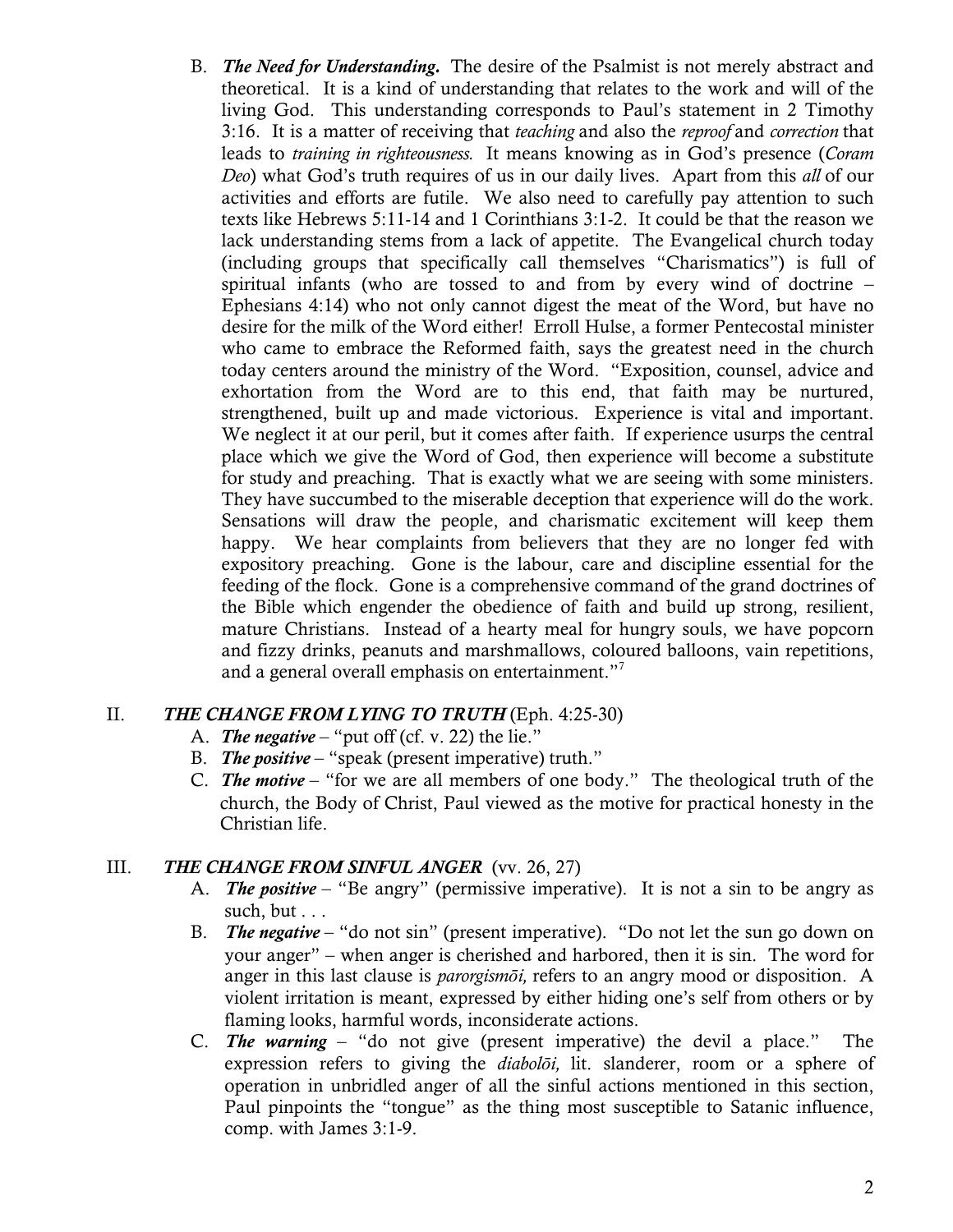## IV. *THE CHANGE IN ACQUISITION* (v. 28)

- A. *The negative* "do not steal." (present imperative).
- B. *The positive* "labor in his work." The word for "labor" is *kopiatō,* present imperative, lit. to grow weary, to labor with effort.
- C. *The motive* "in order that (*hina* purpose clause) he may have opportunity to share." The "Christian work ethic" is not simply one of building our own nest egg, but is to extend to the needs of the Body of Christ.

## V. *THE CHANGE IN SPEECH* (vv. 29-30)

- A. *The negative* "no foul speaking" (present imperative). The word "foul" is *sapros,* corrupt, putrid, rotten, worthless, disgusting. It not only refers to filthy language but incorporates harmful and destructive, abusive speech.
- B. *The positive* "only that which is helpful."
- C. *The motive* "for the up-building (edification) of others." The lit. Greek rendering is "give grace to those who hear," cf. Colossians 4:6.

## VI. *THE CHANGE IN TEMPER* (vv. 31, 32)

- A. *The negative* "get rid of" (*arthētō,* aorist passive imperative, to pick up and carry away, to make a clean sweep) all bitterness (*pikria,* "a figurative term denoting that fretted and irritable state of mind that keeps a man in perpetual animosity – that inclines him to harsh and uncharitable opinions of men and things – that makes him sour, crabby and repulsive in his general demeanor – that brings a scowl over his face and infuses venom into the words of his tongue"8 ). And rage (*thumos,* a temporary outburst of anger at persons or things) and anger (*orgē,* a deep flowing, settled attitude) and brawling (*kraugē,* strife, clamor, loud shouting) and slander (lit. blasphemy) and all kinds of malice (*kakiai,* bad heartedness, the root of the rest). There is a natural progress: bitterness, rage, anger, loud shouting, and slander. The first three produced the last two; all are summed up under the term "malice."
- B. *The positive* "you be (present imperative) tenderhearted, forgive freely (present imperative)."
- C. *The motive* "just as (*kathōs,* in this manner or after this pattern) also God in Christ forgave you."
- VII. *THE CONTRAST: BEFORE AND AFTER* (Eph. 5:8-9). The Apostle Paul frequently uses this method in his epistles. Chapter 2 represents a good example. He never tired of pointing out the great transition from the old to the new, from death to life, from darkness to light (comp. 1 Thessalonians 5:4ff).
	- A. *The Past.* You were once darkness. The verb *were* (*ēte,* imperfect, stressing continual past action) is in the emphatic position in the Greek text. Darkness refers to their once total sphere of living. Darkness controlled their behavior. All that they did was conducted in darkness. Not only *in* darkness, they *were* darkness. The word darkness, *skotos,* refers to moral and mental blackness (comp. 4:18). It is a word that is synonymous with ignorance (cf. 2 Corinthians 4:3-6).
	- B. *The Present.* But now, one of Paul's favorite phrases (cf. Romans 3:21), you are light in the Lord. Notice: The light did not originate in them. Believers do not possess light in themselves, it is from outside of themselves (comp. John 8:12; 1 John 3:1).
	- C. *The Imperative.* Live as children of light. The word translated *live* in the NIV is *peripateite,* used in the imperative mood, lit. walk. While speaking of their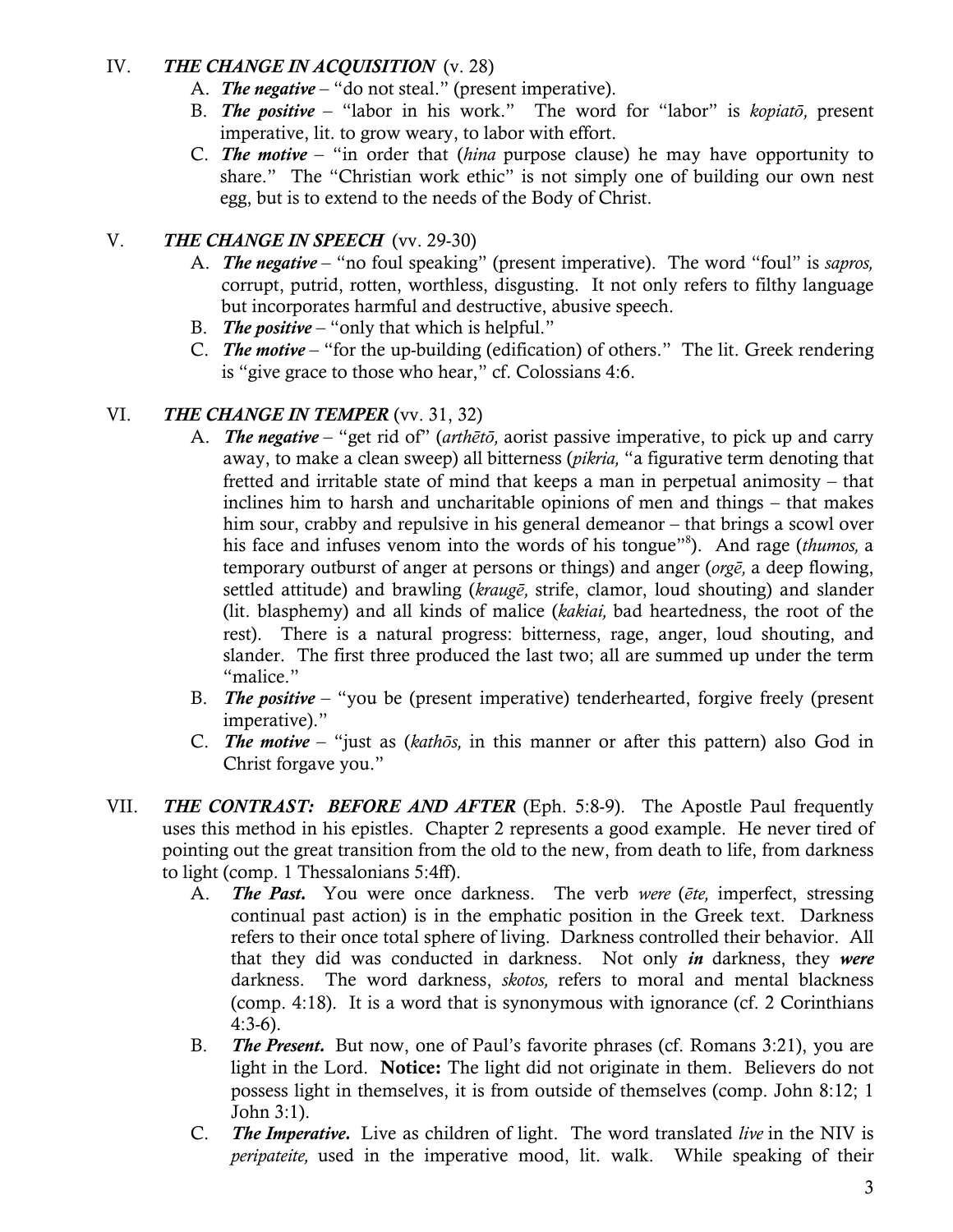position and privilege the Apostle has called them light itself: now that he comes to speak of their conduct, he returns to this metaphor of "walking."9

- D. *The Results.* For the fruit of the light consists in all goodness, righteousness and truth. Light produces certain characteristics. It will naturally do so; it need not be forced (cf. Galatians 5:22). *Goodness* -- has reference to personal character; *Righteousness* -- in relationship to our social dealings; *Truth* – the ruling principle of all conduct, stressing obligation in all facets of life.
- VIII. *THE ATTITUDE: DISCERNMENT* (vv. 10-12). As darkness parallels ignorance, so light corresponds to "understanding." All believers, regardless of I. Q., have had "the eyes of their understanding enlightened" (1:18). They have "an anointing" from God (1 John 2:27) so as to be able to receive spiritual truth. The natural man has no such ability (1 Corinthians 2:14). This does not mean that somehow apart from our own endeavors to study the word of God (cf. 1 Timothy 4:13-16) we will grow in our understanding of spiritual truth. It will never happen.
	- A. *The Expectation.* "Find out what pleases the Lord." The word translated "find out" is *dokimazō,* to approve after examination, to arrange and execute a test, to accept and heed the results of a test, to carry out a careful examination, to discover through personal experience and effort. This involves our minds and our wills. Discovering the will of God is no accident. Our understanding is involved (comp. 5:17). But it is also a moral issue involving our wills. "What pleases the Lord," *euarestos,* well-pleasing, acceptable (cf. Romans 14:18; 2 Corinthians 5:9).
	- B. *The Separation.* "Have nothing to do" is the word *sungkoinōneite,* a present imperative, literally no fellowship, partnership, close association, "with the fruitless deeds of darkness," compare Galatians 5:19ff and Romans 2:7.
	- C. *The Exposure.* "But rather expose them," *elegchete,* present imperative, literally to convict or convince, to reprove, correct. Same word used of the Holy Spirit in John 16:8-11. Testing issues in the approval of the good and in the exposure of the evil. The believer must not only avoid evil, he must also expose it.
	- D. *The Reason.* "For it is shameful," *aischron,* literally disgrace (cf. 1 Corinthians 11:6) "even to mention what the disobedient do in secret." It is the property of light to dispel darkness. The exposure is accomplished more by our lives (v. 9) than by our words.
- IX. **THE PROCESS: MANIFESTATION AND DEMONSTRATION** (vv. 13-14). "A man who receives the light of Christ reflects it. He cannot receive it except so far as he has affinity with it, and he cannot receive it without reflecting it. The light is itself a purifying force. When it acts, it brings out all that is able to sustain its presence."<sup>10</sup> What effect does the light have?
	- A. *Manifestation.* It shows the true nature of sin. The light reveals the obscure and hidden. When "exposed," *phaneroō*, literally to make clear, to make known, to become visible, revealed.
	- B. *Demonstration.* The light declares the sons of God. Light transforms. Paul makes reference to Isaiah 26:19 and 60:1 to illustrate the power of the light. Some have used this text to teach that the natural man has the ability (free-will) to respond to the Gospel. This ignores the context. Paul is declaring the power of the light (v. 14a). He is *not* stressing the power of the dead, who have no power.